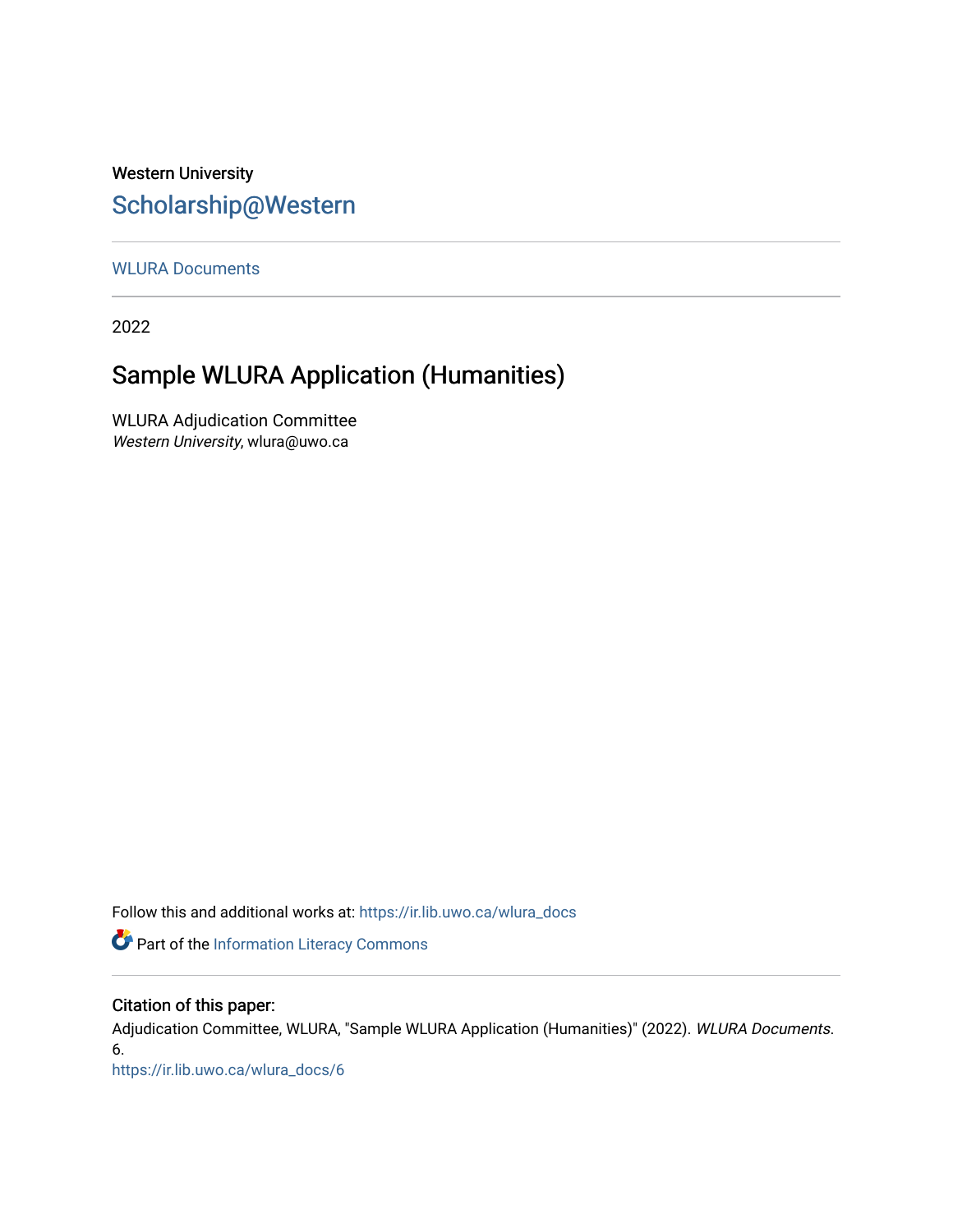## Western Libraries Undergraduate Research Awards

## Sample Application Form

## PART 1: Applicant Information

*\*If a group project, please include the names, email addresses, majors, and years of study for all team members.*

**Name:** Pedro Guerrero

**Western email:** pguerrero1234@uwo.ca

**Major (if declared):** History

**Year of study:** 3

**Title of research project:** Shamans, Smallpox, and Salvation: Jesuits and Indigenous Communities in Sinaloa, 1590–1650

**Grade received on research project (if graded):** 87%

**Department and course code (if applicable note if your project was for the USRI program):** History; History 2501E (History of Latin America)

**Date research project was submitted for grading:** March 30, 2019

**Style manual used for citations (e.g. Chicago Manual of Style, MLA, APA, etc.):** Chicago Manual of Style

**Name of supporting faculty member (who will only be contacted if you are a finalist):** Professor María Landa Piñeda

#### PART 2: Applicant Permissions

 **I grant permission for my instructor (and teaching assistant) or project advisor to discuss my research project, including the final grade, with members of the WLURA Adjudication Committee. I recognize that these individuals will only be contacted if my project is chosen as a finalist.**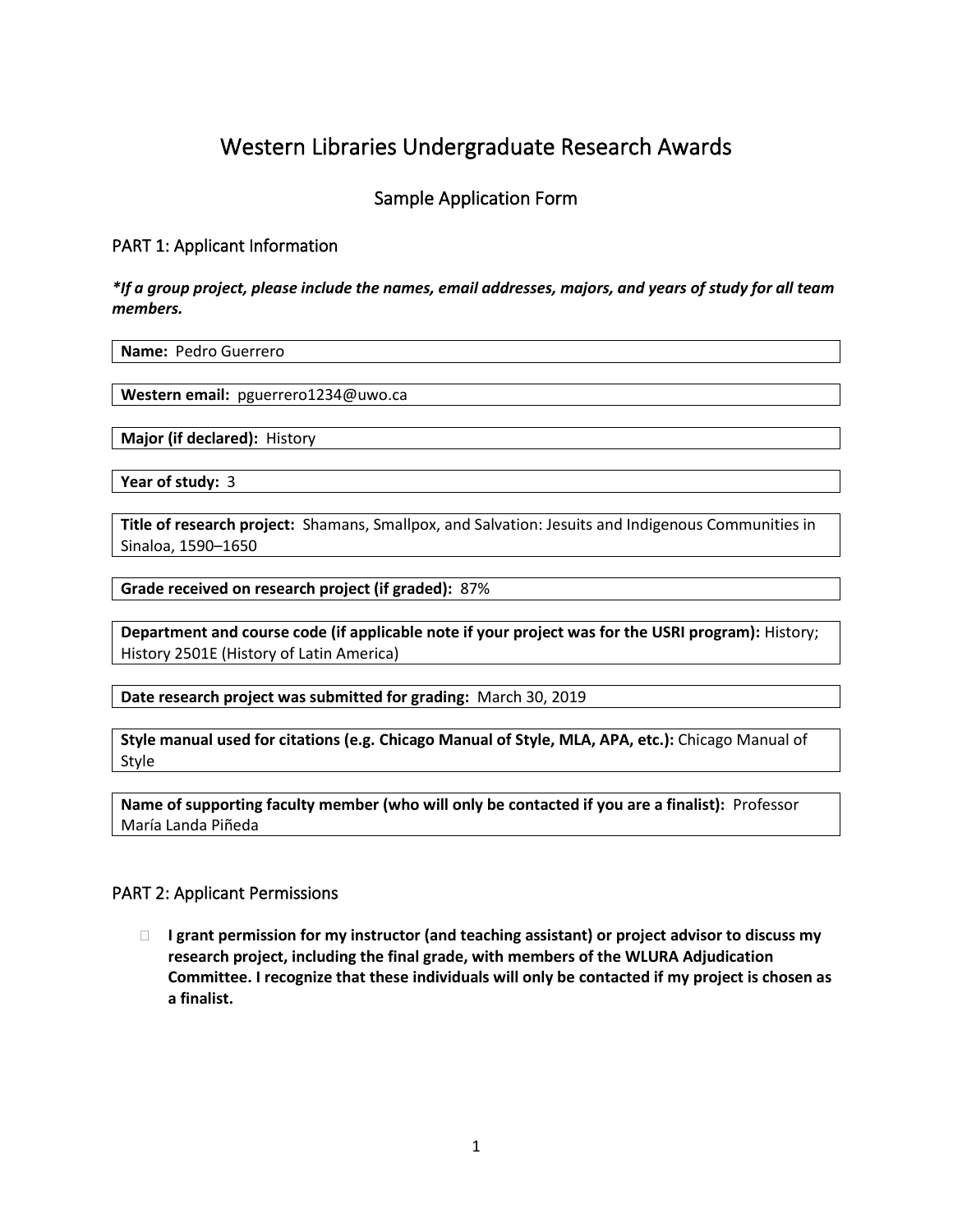### PART 3: Research Reflections

## *\*Please review the Application Tips available on the WLURA site in Scholarship@Western before filling out this part of the form.*

**Abstract: What is your research project about and why is it important? (150 words):** In the late sixteenth century, the Society of Jesus began their missionary work among Indigenous peoples in northwestern Mexico. Many studies suggest that the military support missionaries received from Spanish soldiers largely explains why Indigenous leaders and their communities converted to Christianity. Less attention, however, has been given to the role disease played in shaping these spiritual encounters in frontier regions of the Spanish empire. As a result, this paper focuses on outbreaks of smallpox in Indigenous communities in Sinaloa in the first half of the seventeenth century. It argues that more than missionary strategies, the spread of smallpox was the primary reason why the Cahita, Tahua, Acaxee, and the Xixime joined Jesuit missions. Jesuits were able to dismantle the power of local shamans by offering protection and seemingly more effective ways of dealing with the rising level of deaths incurred because of epidemic disease.

**How did you design your research question? (200 words):** My mother was born in Culiacán, the capital of the Mexican state of Sinaloa. We go back to visit family every year, and on one occasion we toured the ruins of the Jesuit mission at Baymena. I was curious as to why Indigenous peoples joined these missions given that they always outnumbered the Jesuits. Based on these experiences, I decided to do my research paper on Jesuit-Indigenous interactions in Sinaloa during the colonial period. After meeting with my professor, I realized that I was covering too much ground. To help me focus, I read a few articles from encyclopedias and handbooks outlined in the History Research Guide. I also used Oxford Bibliographies, which has an article on "Jesuits in Colonial Latin America" by Guillermo Wilde. One of the sections deals with demography, which piqued my interest as the annotations forced me to think about the role of disease in ways I had not originally contemplated. After scanning reviews of books and abstracts of articles referenced in Wilde's bibliography, I designed the following research question: How did outbreaks of smallpox among Indigenous communities in Sinaloa shape the formation of Jesuit missions in the first half of the seventeenth century?

**How did you find library/archives services and resources for your research topic? (200 words):** Since I was writing a history paper, I needed to find primary and secondary sources. I started by using the Advanced Search feature of Western's Library Catalogue. My first search was: Jesuit\* AND mission\* AND (Sinaloa OR Mexico OR "New Spain"). After checking the records, I found the Library of Congress Subject Headings "Jesuits -- Missions -- Mexico -- History" and "Indians of Mexico -- Missions" to particularly helpful. After marking down a few call numbers, I went to the stacks of Weldon Library and found several other books related to my research that did not come up in my catalogue searches. Looking over the bibliographies of these books, I identified a few more sources that I wanted for my project. Since they are not available through Western Libraries, I requested them via Interlibrary Loan. In terms of scholarly articles, I used JSTOR and Historical Abstracts. One of the articles that came up in my searches referenced the Newberry Library, so I searched their website and gained access to their digitized collection of rare books. I also found some important manuscripts in the American Indian Histories and Cultures collection of Adam Matthew Digital, which was available via Western Libraries Databases.